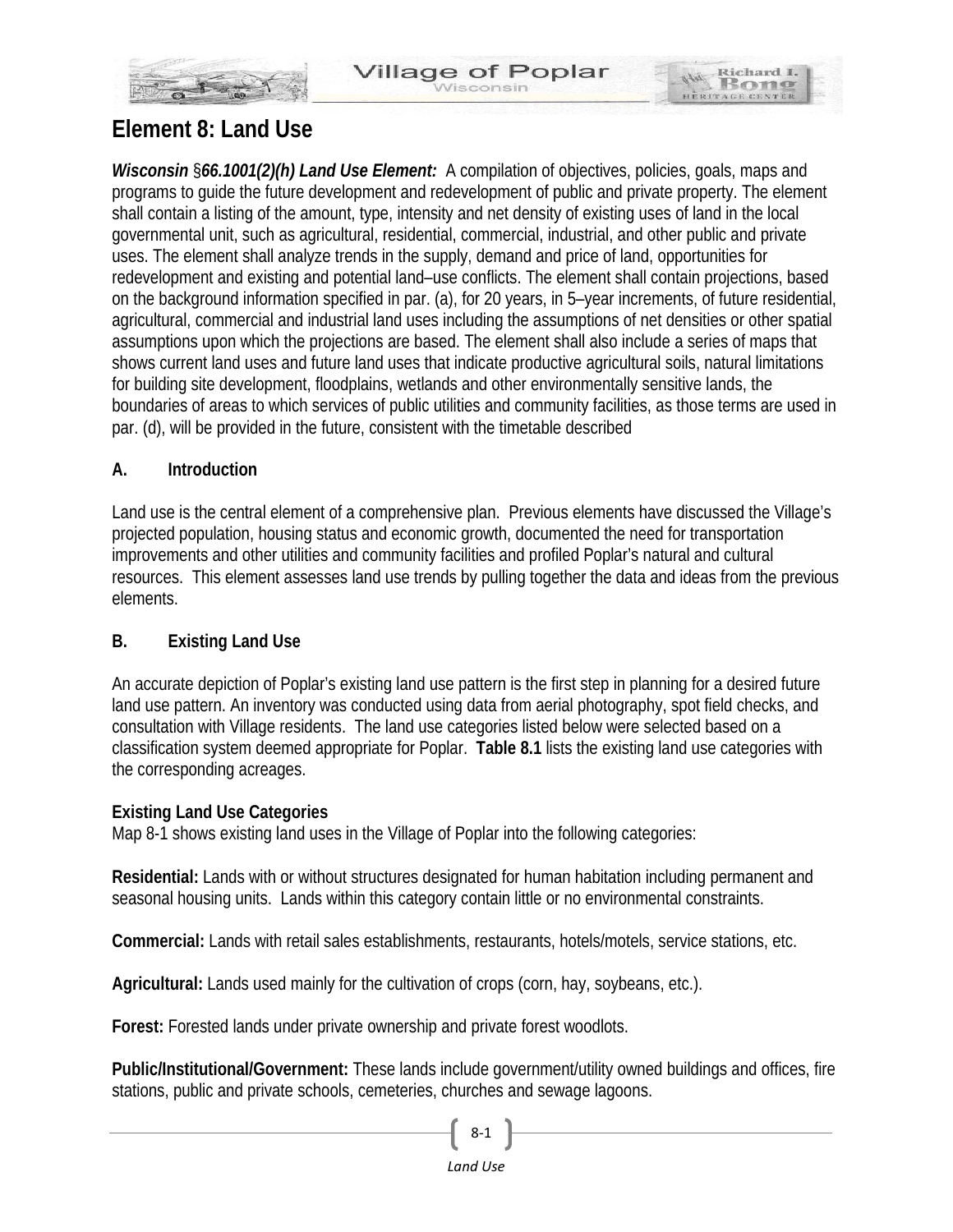

**Industrial:** Manufacturing, processing, wholesaling, warehousing, distribution, excavation and similar activities.

**Parks & Recreation:** Recreation lands under public and private ownership. Publically-owned recreational lands may include parks, nature preserves, athletic fields, boat landings, etc. Examples of privately-owned lands may include golf courses, campgrounds, shooting ranges, etc.

**Communication/Utilities:** Lands for generating or processing electronic, communication, or water, electricity, petroleum, or other transmittable products.

#### **Vacant:**

|                          | Table 8.1: Existing Land Use by Category |              |            |  |  |  |  |  |  |
|--------------------------|------------------------------------------|--------------|------------|--|--|--|--|--|--|
|                          | <b>Land Use Classification</b>           | <b>Acres</b> | % of Total |  |  |  |  |  |  |
|                          | Residential                              | 698.4        | 9.1%       |  |  |  |  |  |  |
|                          | Commercial                               | 39.5         | 0.5%       |  |  |  |  |  |  |
|                          | Agricultural                             | 2,885.7      | 37.7%      |  |  |  |  |  |  |
|                          | Forest                                   | 3,353.1      | 43.9%      |  |  |  |  |  |  |
| Use<br>Land <sup>1</sup> | Government/Institutional                 | 119.1        | 1.6%       |  |  |  |  |  |  |
|                          | Industrial                               | 5.8          | 0.1%       |  |  |  |  |  |  |
|                          | Parks & Recreation                       | 169.2        | 2.2%       |  |  |  |  |  |  |
|                          | <b>Communication/Utilities</b>           | 3.0          | 0.0%       |  |  |  |  |  |  |
|                          | Vacant                                   | 5.3          | 0.1%       |  |  |  |  |  |  |
|                          | Transportation                           | 367.1        | 4.8%       |  |  |  |  |  |  |
|                          | Total                                    | 7,646.2      | 100.0%     |  |  |  |  |  |  |

Source: Village of Poplar

# **Land Use Trends**

It is a requirement of the land use element to analyze trends in the supply, demand and price of land in Poplar. Historical information regarding land use trends in Poplar is largely incomplete or unavailable. The 2008 existing land use assessment was the village's first formal attempt to identify current land uses. Land use trends and land supply can be gleaned from assessment data. Property tax assessment was used as a surrogate for historical land used data. While having limitations, this information can be used as a broad indicator of land use change over a period of years. **Table 8.2** provides property assessment data for the Village of Poplar for residential, commercial, agricultural, manufacturing and forest real estate classes from 1991 to 2008.

Based on the collected assessment data, it can be established that the demand for land in Poplar is relatively minor. Residential and agricultural land (the two largest land uses in the Village) have both decreased in acreage in the past 18 years. The forest assessment category has increased the most over the last 18 years, going from zero acres in 1991 to 1,937 in 2008. Albeit small, acreage assessed as commercial has increase by 64 acres and manufacturing has stayed the same over the 18-year period.

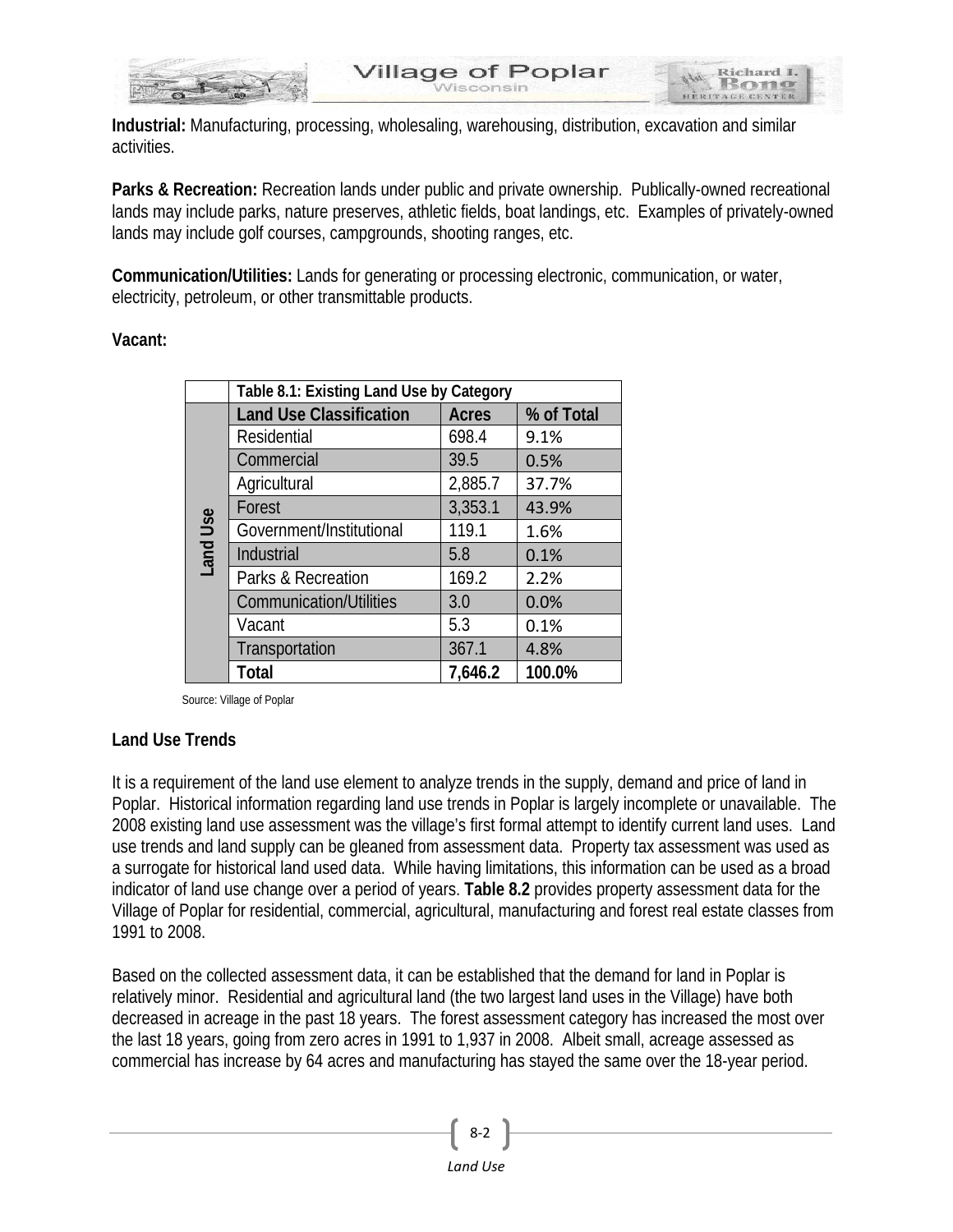|  | <b>Village of Poplar</b> | HERITAGE CENTER |
|--|--------------------------|-----------------|
|--|--------------------------|-----------------|

| Table 8.2: Property Tax Assessment, Village of Poplar 1991-2008 |                    |              |                   |       |                     |              |                      |              |                |                |
|-----------------------------------------------------------------|--------------------|--------------|-------------------|-------|---------------------|--------------|----------------------|--------------|----------------|----------------|
|                                                                 | <b>RESIDENTIAL</b> |              | <b>COMMERCIAL</b> |       | <b>AGRICULTURAL</b> |              | <b>MANUFACTURING</b> |              | <b>FOREST</b>  |                |
|                                                                 | Parcel             | <b>Acres</b> | Parcel            | Acres | Parcel              | <b>Acres</b> | Parcel               | <b>Acres</b> | Parcel         | Acres          |
|                                                                 | S.                 |              | S                 |       | S                   |              | S                    |              | S              |                |
| 1991                                                            | 229                | 2,206        | 31                | 133   | 149                 | 4,603        | $\overline{2}$       | 5            | $\overline{0}$ | $\overline{0}$ |
| 1992                                                            | 222                | 2,200        | 31                | 136   | 150                 | 4,668        | $\overline{2}$       | 5            | $\overline{0}$ | $\overline{0}$ |
| 1993                                                            | 226                | 2,250        | 31                | 141   | 149                 | 4,616        | $\overline{2}$       | 5            | $\overline{0}$ | $\overline{0}$ |
| 1994                                                            | 228                | 2,294        | 32                | 174   | 146                 | 4,525        | $\overline{2}$       | 5            | $\overline{0}$ | $\overline{0}$ |
| 1995                                                            | 236                | 2,399        | 32                | 174   | 143                 | 4,420        | $\overline{2}$       | 5            | $\overline{0}$ | $\overline{0}$ |
| 1996                                                            | 234                | 2,390        | 32                | 174   | 61                  | 2,009        | $\overline{2}$       | 5            | $\overline{0}$ | $\overline{0}$ |
| 1997                                                            | 234                | 2,343        | 31                | 169   | 141                 | 4,299        | $\overline{2}$       | 5            | $\mathbf{1}$   | 34             |
| 1998                                                            | 239                | 1,839        | 35                | 192   | 137                 | 4,252        | $\overline{2}$       | 5            | 9              | 175            |
| 1999                                                            | 139                | 926          | 35                | 194   | 103                 | 3,179        | $\overline{2}$       | 5            | 92             | 2,205          |
| 2000                                                            | 146                | 980          | 35                | 194   | 104                 | 3,196        | $\overline{2}$       | 5            | 92             | 2,165          |
| 2001                                                            | 245                | 974          | 39                | 197   | 105                 | 3,196        | $\overline{2}$       | 5            | 92             | 2,149          |
| 2002                                                            | 247                | 974          | 41                | 197   | 105                 | 3,196        | $\overline{2}$       | 5            | 94             | 2,143          |
| 2003                                                            | 252                | 1,000        | 41                | 192   | 104                 | 3,177        | $\overline{2}$       | 5            | 95             | 2,152          |
| 2004                                                            | 255                | 973          | 40                | 190   | 111                 | 3,328        | $\overline{2}$       | 5            | 92             | 1,996          |
| 2005                                                            | 263                | 994          | 40                | 190   | 108                 | 3,243        | $\overline{2}$       | 5            | 92             | 1,970          |
| 2006                                                            | 261                | 983          | 41                | 192   | 109                 | 3,238        | $\overline{2}$       | 5            | 94             | 1,943          |
| 2007                                                            | 267                | 997          | 42                | 195   | 110                 | 3,239        | $\overline{2}$       | 5            | 94             | 1,947          |
| 2008                                                            | 272                | 1,010        | 43                | 197   | 111                 | 3,243        | $\overline{2}$       | 5            | 94             | 1,937          |
| Change                                                          | $+43$              | $-1,196$     | $+12$             | +64   | $-38$               | $-1,360$     | $\mathbf{0}$         | $\bf{0}$     | $+94$          | $+1,937$       |

Source: WI Department of Revenue 1991-2008

# **Land Ownership**

Land ownership within the Village of Poplar divided among privately-owned land, Village-owned land, State-owned land (limited to road right-of-ways) and a very small portion of Douglas County owned lands. See Map X for Village of Poplar land ownership.

# **Land Prices**

Land prices are dictated by the real estate market and the laws of supply and demand. Increasing the amount of available developable land can press land costs downward, while decreasing the supply of developable land can raise prices. Government regulation can also impact the overall supply of developable land and, consequently influence land prices.

The market price of land depends upon many factors, which can vary significantly from one location to another. It is often difficult to generalize the market price of property within a unit of government due to the 'location specific' factors that dictate the price and by the fact that a limited number of properties are on the market at any given time.

The Wisconsin Department of Revenue Bureau of Equalization provides values for land and their improvements. **Table 8.3**details the land values and improvement values according to the 2008 Statement of Assessments or the Village of Poplar.

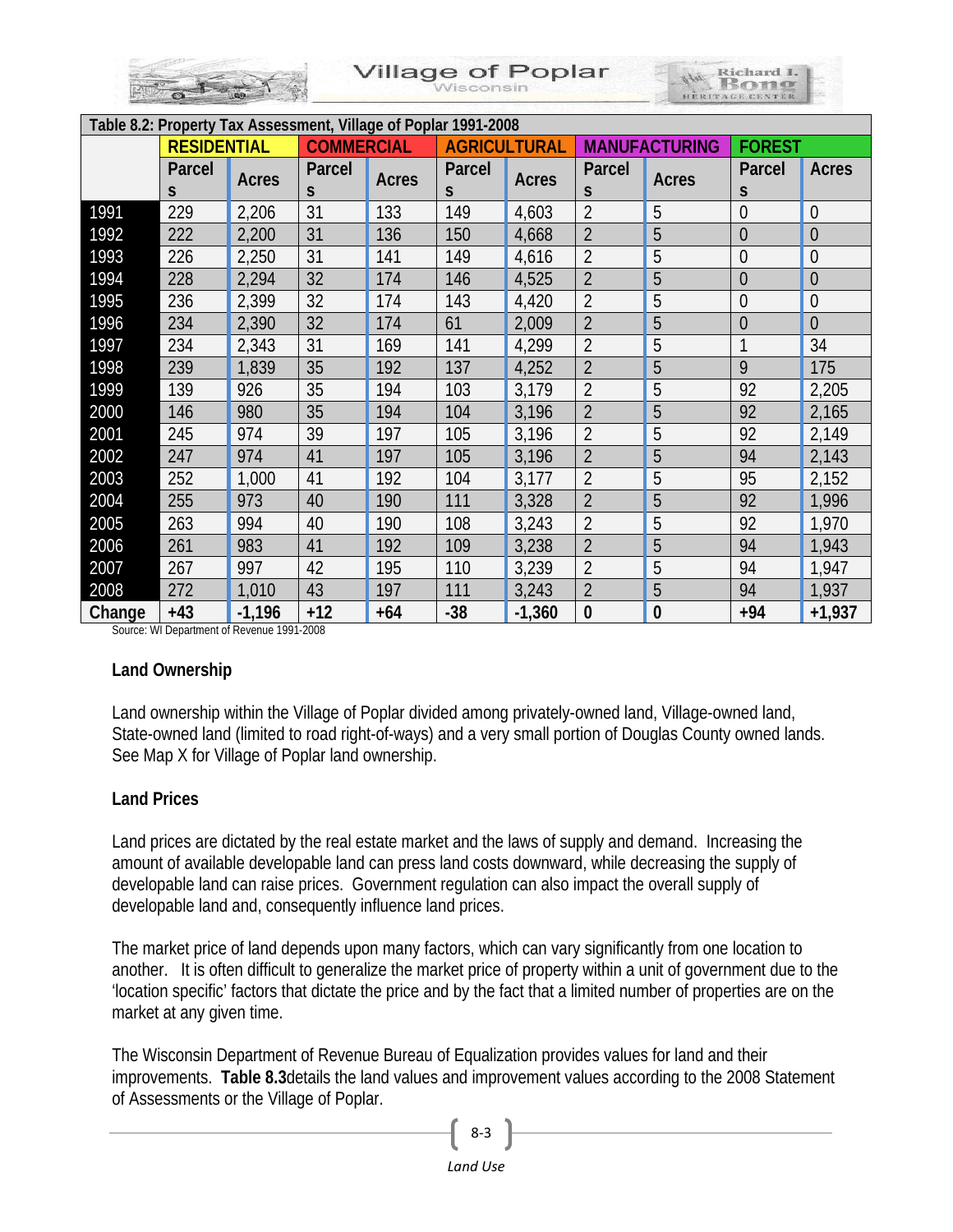| <b>Village of Poplar</b> | tichard L       |
|--------------------------|-----------------|
| <b>Nisconsin</b>         | HERITAGE CENTER |

| Table 8.3: 2008 Assessed Land Values, Village of Poplar |                     |                  |       |  |             |                           |              |  |  |
|---------------------------------------------------------|---------------------|------------------|-------|--|-------------|---------------------------|--------------|--|--|
|                                                         | <b>Parcel Count</b> |                  |       |  | Value       |                           |              |  |  |
| <b>Real Estate</b>                                      |                     | <b>Land IMPS</b> | Acres |  | Land        | <b>Improvements Total</b> |              |  |  |
| <b>Classes</b>                                          |                     |                  |       |  |             |                           |              |  |  |
| Residential                                             | 272                 | 207              | 1,010 |  | \$1,889,200 | \$19,759,700              | \$21,648,900 |  |  |
| Commercial                                              | 43                  | 27               | 197   |  | \$315,000   | \$2,969,700               | \$3,284,700  |  |  |
| Manufacturing                                           | 2                   |                  | 5     |  | \$21,500    | \$451,000                 | \$472,500    |  |  |
| Agricultural                                            | 111                 | $\theta$         | 3,243 |  | \$357,900   | \$0                       | \$357,900    |  |  |
| Undeveloped                                             | 21                  | $\theta$         | 435   |  | \$140,200   | \$0                       | \$140,200    |  |  |
| Forest                                                  | 94                  | $\theta$         | 1,937 |  | \$2,071,700 | \$0                       | \$2,071,700  |  |  |
| Ag Forest                                               | 4                   | $\theta$         | 57    |  | \$29,500    | \$0                       | \$29,500     |  |  |
| Other                                                   | 23                  | 22               | 61    |  | \$85,800    | \$1,858,400               | \$2,071,700  |  |  |
| <b>Real Estate Totals</b>                               | 570                 | 257              | 6,945 |  | \$4,910,800 | \$25,038,800              | \$29,949,600 |  |  |

IMPS-Improvements

#### **Land Use Regulation**

Land use regulations are among the most important tools that communities have to direct growth and realize their long-term vision. The Village of Poplar Zoning Ordinance, adopted in 1999, is the primary land use regulation tool used in Poplar.

The Village of Poplar's zoning ordinance divides land into a series of mapped districts, and then assigns permitted uses and development requirements to each zone. The Ordinance defines seven zoning districts, but four are currently being uses. Poplar zoning districts are shown on **Map X** and in **Table 8.4**. The table also illustrates the approximate acreage for each zoning category.

| Table 8.4: Village of Poplar Zoning Districts |                                       |         |  |  |  |  |
|-----------------------------------------------|---------------------------------------|---------|--|--|--|--|
| <b>District</b>                               | <b>Name</b>                           | Acres   |  |  |  |  |
| $R-1$                                         | <b>Residential District, sewered</b>  | 856.8   |  |  |  |  |
| $R-2$                                         | Residential District, not sewered     | 2,510.1 |  |  |  |  |
| $A-1$                                         | Agricultural                          | 4,220.0 |  |  |  |  |
| $C-1$                                         | Commercial                            | 345.3   |  |  |  |  |
| $SP-1$                                        | <b>Shoreland Protection (Overlay)</b> |         |  |  |  |  |
| <b>PUD</b>                                    | <b>Planned Unit Development</b>       |         |  |  |  |  |
| $P-1$                                         | <b>Public Use District</b>            |         |  |  |  |  |
| Total<br>Course, Ullians of Danley & MUIDDO   | 7,932.2                               |         |  |  |  |  |

Source: Village of Poplar & NWRPC

Please note that the C-1 district completely overlaps the Residential districts along USH 2, so the overall acreage compared to Poplar's total acreage will be off by approximately 345 acres.

As was previously mentioned, the zoning districts also have lot area size requirements. **Table 8.5** summarizes the building placement and lot size schedule for zoning categories.

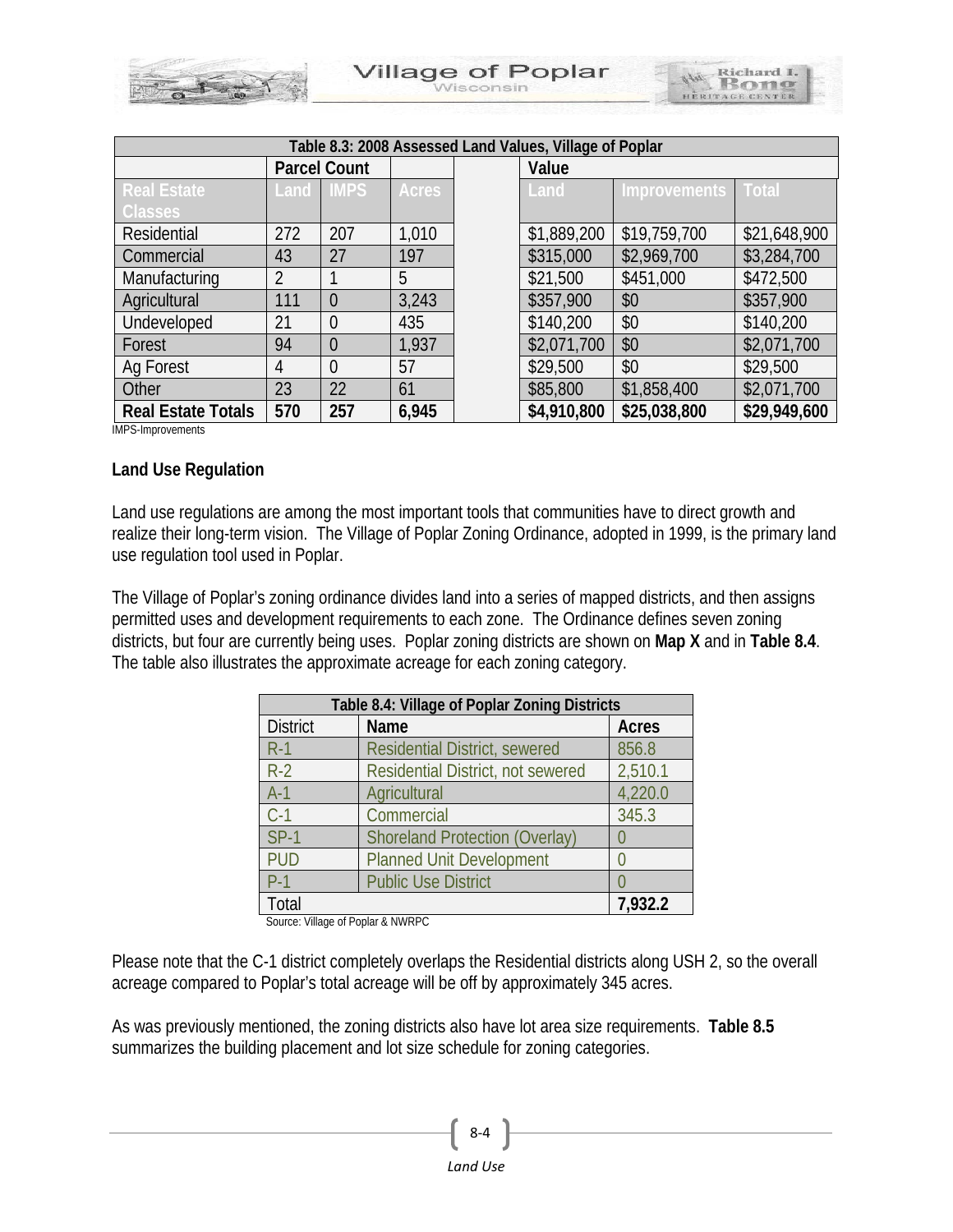

| Table 8.5: Village of Poplar Zoning Schedule - Dimensional Requirements |              |                 |            |  |  |  |  |
|-------------------------------------------------------------------------|--------------|-----------------|------------|--|--|--|--|
|                                                                         | $R-1$        | $R-2$           | C-1        |  |  |  |  |
| Required Lot Area (Acres or Sq.                                         | <b>Sewer</b> | <b>No Sewer</b> | See Note 3 |  |  |  |  |
| $Ft$ .) <sup>2</sup>                                                    |              |                 |            |  |  |  |  |
| <b>Within Shorelands</b>                                                | 2 Acres      | 5 Acres         |            |  |  |  |  |
| <b>Outside Shorelands</b>                                               | 2 Acres      | 5 Acres         |            |  |  |  |  |
| <b>Shoreline Lots</b>                                                   | 2 Acres      | 5 Acres         |            |  |  |  |  |
| Minimum Lot Width (Ft.)                                                 |              |                 |            |  |  |  |  |
| <b>Within Shorelands</b>                                                | 255          | 330             |            |  |  |  |  |
| <b>Outside Shorelands</b>                                               | 255          | 330             |            |  |  |  |  |
| <b>Shoreline Lots</b>                                                   | 255          | 330             |            |  |  |  |  |
| Yards Required (Ft.)                                                    |              |                 | n/a        |  |  |  |  |
| Front                                                                   | 30           | 30              |            |  |  |  |  |
| Side:                                                                   |              |                 |            |  |  |  |  |
| <b>Principal Building</b>                                               | 10           | 10              |            |  |  |  |  |
| <b>Accessory Building</b>                                               | 10           | 10              |            |  |  |  |  |
| Rear                                                                    | 40           | 40              |            |  |  |  |  |

Source: Village of Poplar Zoning Ordinance

1. Unless specified elsewhere in this ordinance or on the zoning map, the dimensional requirements of this schedule shall apply to the respective listed districts. Requirements for the SP-I: Shoreland Protection and PUD: Planned Unit Development is contained in Section 6.3.0: Zoning Districts of this code.

2. Minimum for one-family dwellings; add 20,000 square feet for each additional unit more than one.

3. All commercial building will require prior approval of the Village Board of Trustees.

# Shoreland Zoning

The Village of Poplar's Zoning Ordinance also addresses development adjacent to shorelands. Under 6.3.7 of the ordinance, the district provides for the protection of waters and Shorelands, and for safe and orderly Shoreland development in the Village of Poplar. The intent is to further the maintenance of safe and healthful conditions; prevent and control water pollution; protect spawning ground, fish and aquatic life; control building sites, placement of structures and uses, and to preserve shore cover and natural beauty. This district includes all lands in the Village of Poplar within these distances from the normal high-water elevation of navigable water: 1,000 feet from a lake, pond or flowage, 300 feet from a river or stream, or to the landward side of a flood plain whichever distance is greater.

#### **Environmental Factors**

Undeveloped lands and redevelopment lands are subject to a wide array of potential environmental factors which may preclude certain land use practices. These factors may limit development options or completely exclude lands from future development. It is important that development constraints be considered throughout the planning process and in the future as development proposals are brought before the Planning Commission. Below is a list of some environmental factors or development constraints that have been identified in Poplar.

Natural drainage patterns Steepness of slopes Soil conditions Hydrography (water resources) Floodplains Lands already developed Public lands Roads

*Land Use*

8-5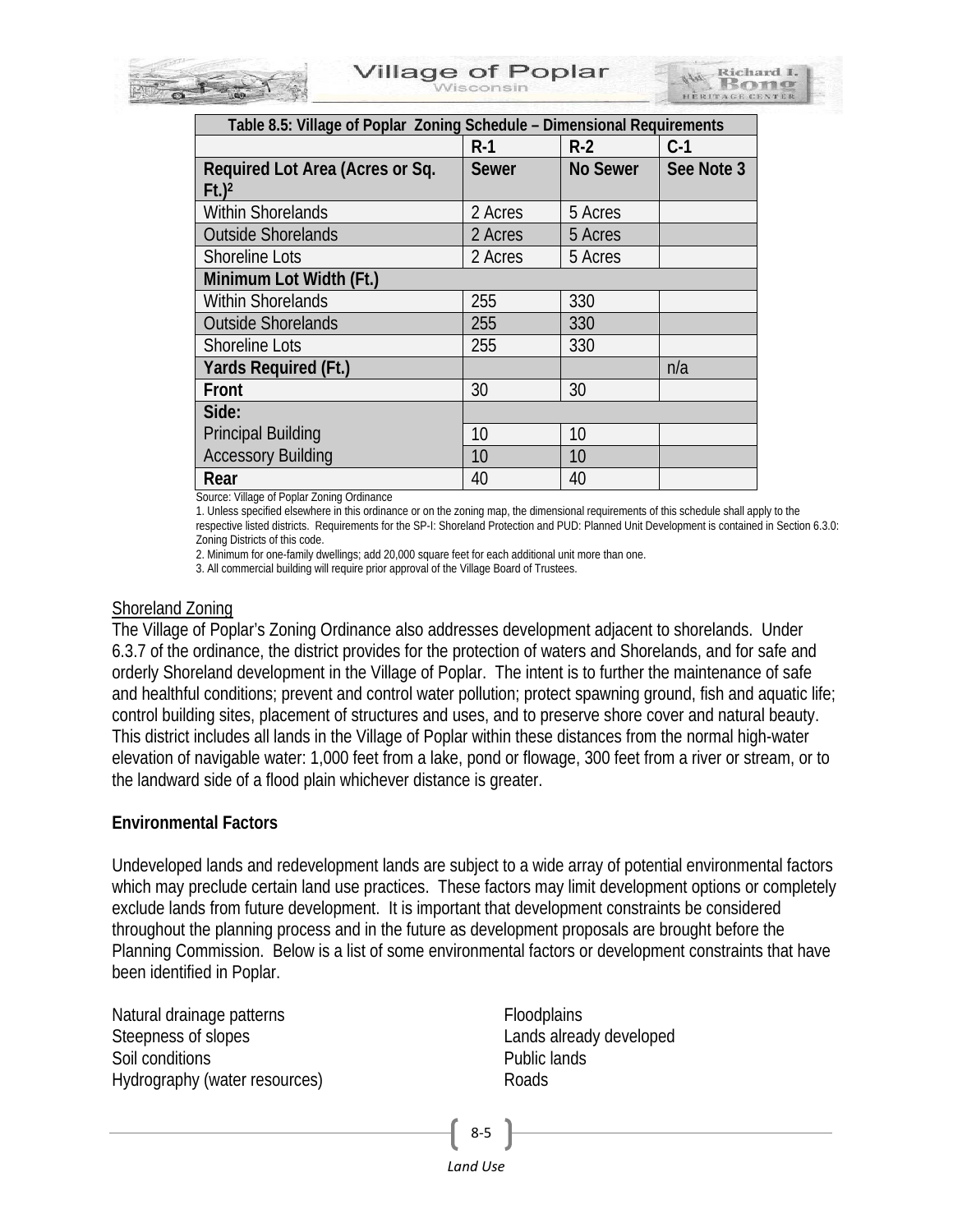

Richard I Bot

#### **Land Use Conflicts**

One of the challenges in land use planning is providing for a harmonious mix of diverse land uses, while avoiding land use conflict. Conflicts between uses arise when use in one area interferes with the uses in another. In some cases, these conflicts may be minor annoyances, but in other situations, land use conflicts can pose threats to health and safety. Examples of a common land use conflict include situations where residential land use directly abuts areas of industrial areas. It is often desirable to reduce land use conflicts through the use of "buffer zones", or zones of transition between disharmonious land uses. **Appendix X** contains a sample conflict resolution process that may be utilized in an effort to resolve land use conflicts.

#### **Land Demand**

Providing an adequate supply of developable land is critical to accommodate projected growth, promote and sustain economic development and to build strong and prosperous communities. Wisconsin's comprehensive planning legislation requires that comprehensive plans contain projections, in 5-year increments, of future residential, agricultural, commercial and industrial land uses.

Land use projections for the Village of Poplar are based on Wisconsin Department of Administration estimates projection data and are also based on straight-line projections of land assessment trends. These projections are consistent with the Village's vision for growth as well as the goals, objectives and policy recommendations detailed in this comprehensive plan. However, given the relatively small population and size of the Village of Poplar, a small number of changes can impact actual land use. In particular, deviations from land consumption trends would impact future land use projections. Consequently, these projections should be used with care. Given actual land use, land demand, and petitions in the future, it is possible that the Village may annex lands from surrounding towns. Annexation petitions will be reviewed individually and with consideration of planning issues and needs.

| Table 8.6: Village of Poplar Projected Land Demand |                                |       |       |       |       |       |              |  |  |
|----------------------------------------------------|--------------------------------|-------|-------|-------|-------|-------|--------------|--|--|
| Land use types                                     | Projected acres of land needed |       |       |       |       |       |              |  |  |
|                                                    | 2008 assessed<br>acres         | 2010  | 2015  | 2020  | 2025  | 2030  | <b>Total</b> |  |  |
| Residential                                        | 1,010                          | 1,014 | 1,024 | 1,034 | 1,044 | 1,054 | $+44$        |  |  |
| Commercial                                         | 197                            | 197   | 200   | 202   | 205   | 207   | $+10$        |  |  |
| Agricultural                                       | 3,243                          | 3,241 | 3,242 | 3,242 | 3,243 | 3,243 | $\bf{0}$     |  |  |
| Manufacturing                                      | 5                              | 5     | 5     | 5     | 5     | 5     | 0            |  |  |

Source: NWRPC

#### **Future Land Use**

The Future Land Use Map (FLUM) and its categories is the Village of Poplar's visual guide to future planning. The FLUM brings together most, if not all elements of the comprehensive plan such as natural resources, economic development, housing, transportation and utilities and community facilities. It is a map of what the community wants to have happen; it is **not** a predication. The Village does not assume that all residential and commercial development areas depicted on the FLUM will develop during the next

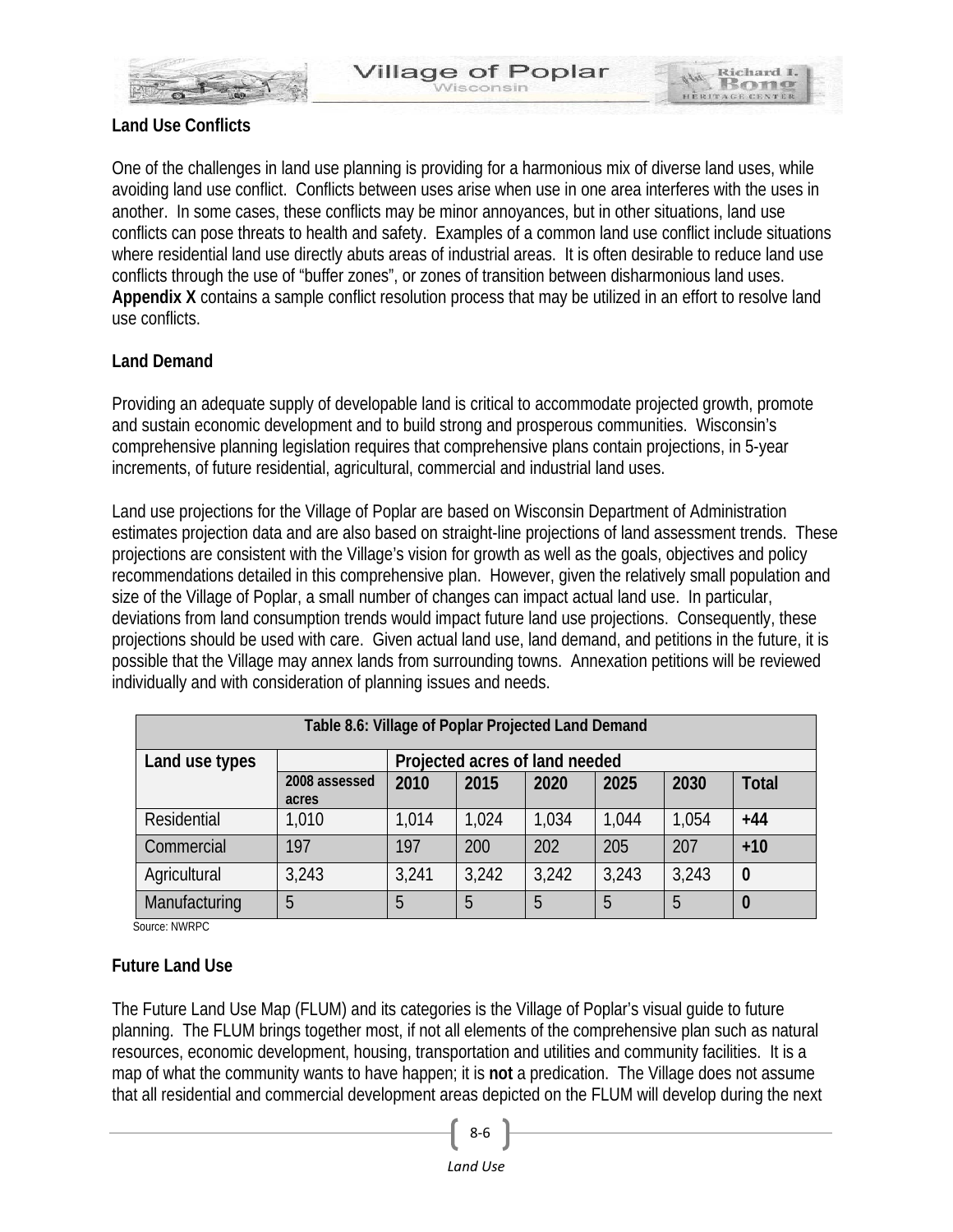

Richard I. **Bot** 

HERITAGE C

20 years. Instead, the FLUM depicts those areas that are most logical development areas based on the goals and actions/policies of this plan, overall development trends, environmental constraints, proximity to existing development and the ability to provide services.

The FLUM, depicted on Map X, was developed by the Plan Commission based on evaluations of existing land use and the suitability of undeveloped land to accommodate growth. The FLUM, in conjunction with the other elements of this plan should be used by Village staff, Planning Commission and elected officials to guide recommendations and decisions on development requests.

#### **Future Land Use Descriptions**

The following provides a detailed description of each future land use categories.

**Agriculture** – Activities included dairy farming operations, raising livestock animals, hobby farms, row crops and other pastured agricultural based lands. A five-acre minimum lot size would be required for this future land use.

**Commercial** – The primary intent of this category is to identify areas suitable for planned commercial development. There is a number of existing commercial land uses already in place along USH 2. The future commercial category expands on this development pattern. These areas of future commercial land use may include retail sales establishments, restaurants, hotels/motels, service stations and other commercial developments allowed in the commercial zoning district.

**Forest** – Future forest land uses include those lands that are currently forested and/or enrolled in the Managed Forest Law (MFL) program. For the most part, lands not planned for agricultural purposes or planned residential developments fall into the future forest land use category. Like agricultural lands, a five-acre minimum lot size would be required for this future land use.

**Residential** – This category includes residential developments (both single and multi-family dwelling units) in both sewered and non-sewered areas of the Village of Poplar. The residential future land use category is shown in yellow on the FLUM and is subject to R-1 and R-2 restrictions of the Village of Poplar Zoning Ordinance.

**Industrial** – This category intends to include light industry, manufacturing, warehousing and distribution operations in areas shown in gray on the FLUM. Heavy industrial or manufacturing uses that might encumber the sewer system or water resources would not be allowed.

**Parks & Recreation** – This land use category includes existing and future parks and recreation lands including community parks and ball fields, Tri-County Corridor and golf course.

**Conservancy** – Conservancy areas are shown on the FLUM flanking the Middle River and Poplar River at a 75-foot setback. The conservancy category's intent is to protect the Village's major water resources and provide limitations on the development that may occur in those areas.